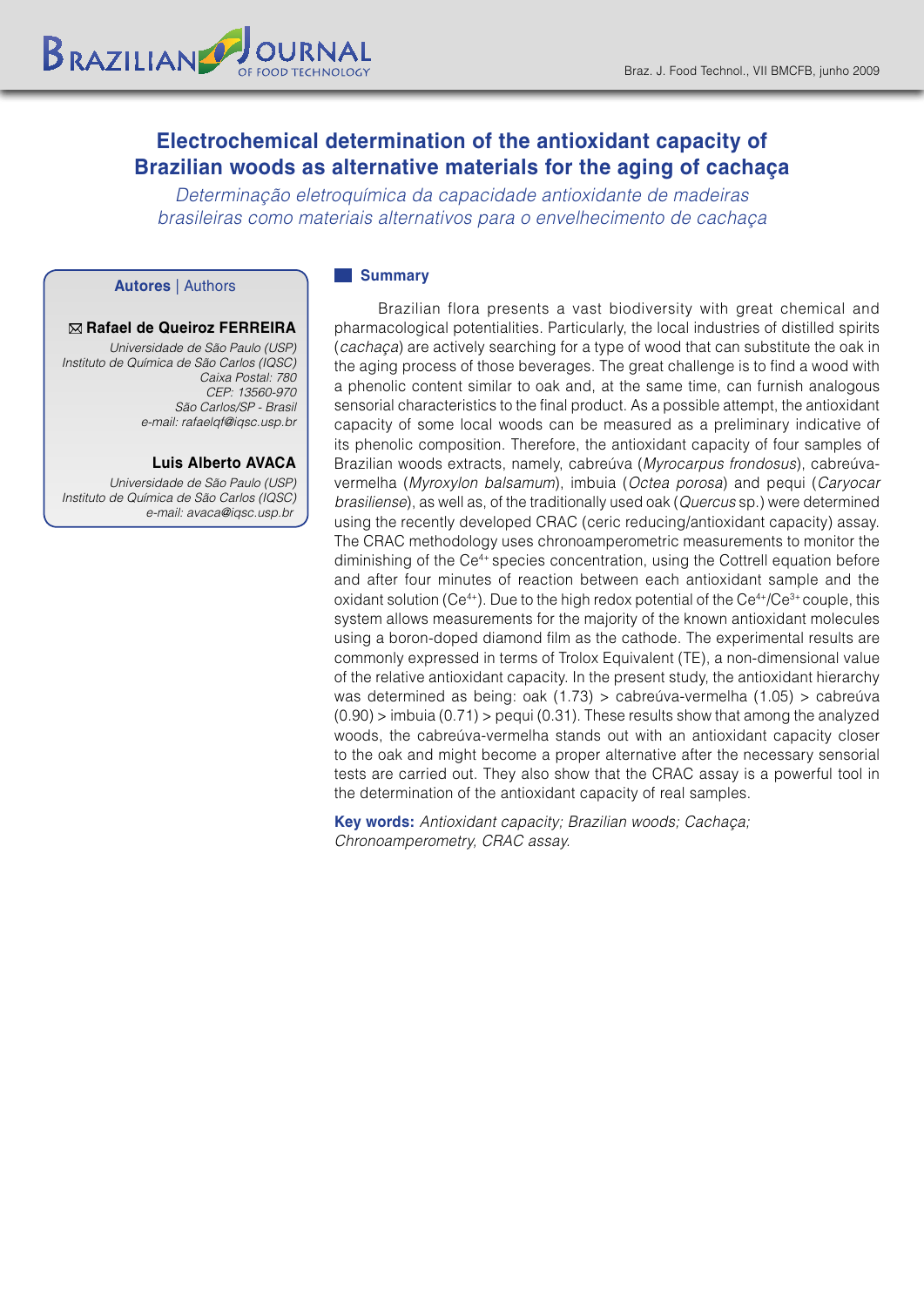#### **Resumo**

A flora brasileira apresenta uma vasta biodiversidade com grandes potencialidades químicas e farmacológicas. Particularmente, as indústrias locais de destilados (cachaça) estão procurando ativamente por um tipo de madeira que possa substituir o carvalho no processo de envelhecimento dessas bebidas. O grande desafio é encontrar uma madeira com um conteúdo fenólico similar ao do carvalho e que, ao mesmo tempo, possa fornecer características sensoriais análogas às do produto final. Como uma possível alternativa, a capacidade antioxidante de algumas madeiras locais pode ser avaliado como um indicativo preliminar de sua composição fenólica. Portanto, a capacidade antioxidante de quatro amostras de extratos de madeiras brasileiras, isto é, cabreúva (*Myrocarpus frondosus*), cabreúva-vermelha (*Myroxylon balsamum*), imbuia (*Octea porosa*) e pequi (*Caryocar brasiliense*) assim como a do carvalho (*Quercus* sp.) tradicionalmente usado, foram determinadas empregando-se o recentemente desenvolvido ensaio CRAC (ceric reducing/antioxidant capacity). A metodologia CRAC usa medidas cronoamperométricas para monitorar a diminuição na concentração das espécies Ce4+, empregando a equação de Cottrell antes e após quatro min de reação entre cada amostra antioxidante e a solução oxidante  $(Ce^{4})$ . Devido ao elevado potencial redox do par  $Ce^{4+}/Ce^{3+}$ , esse sistema permite determinar a maioria das moléculas antioxidantes conhecidas usando um filme de diamante dopado com boro como cátodo. Os resultados experimentais são comumente expressos em termos de Trolox Equivalent (TE), um valor adimensional da relativa capacidade antioxidante. No presente estudo, a hierarquia antioxidante foi determinada como sendo: carvalho (1,73) > cabreúva-vermelha (1,05) > cabreúva  $(0,90)$  > imbuia  $(0,71)$  > pequi  $(0,31)$ . Esses resultados mostram que, dentre as madeiras analisadas, a cabreúva-vermelha destaca-se com uma capacidade antioxidante próxima a do carvalho e pode ser uma alternativa apropriada após necessários testes sensoriais serem realizados. Eles também demonstraram que o ensaio CRAC é uma ferramenta poderosa na determinação da capacidade antioxidante de amostras reais.

**Palavras-chave:** *Capacidade antioxidante; Madeiras brasileiras; Cachaça; Cronoamperometria; Ensaio CRAC.*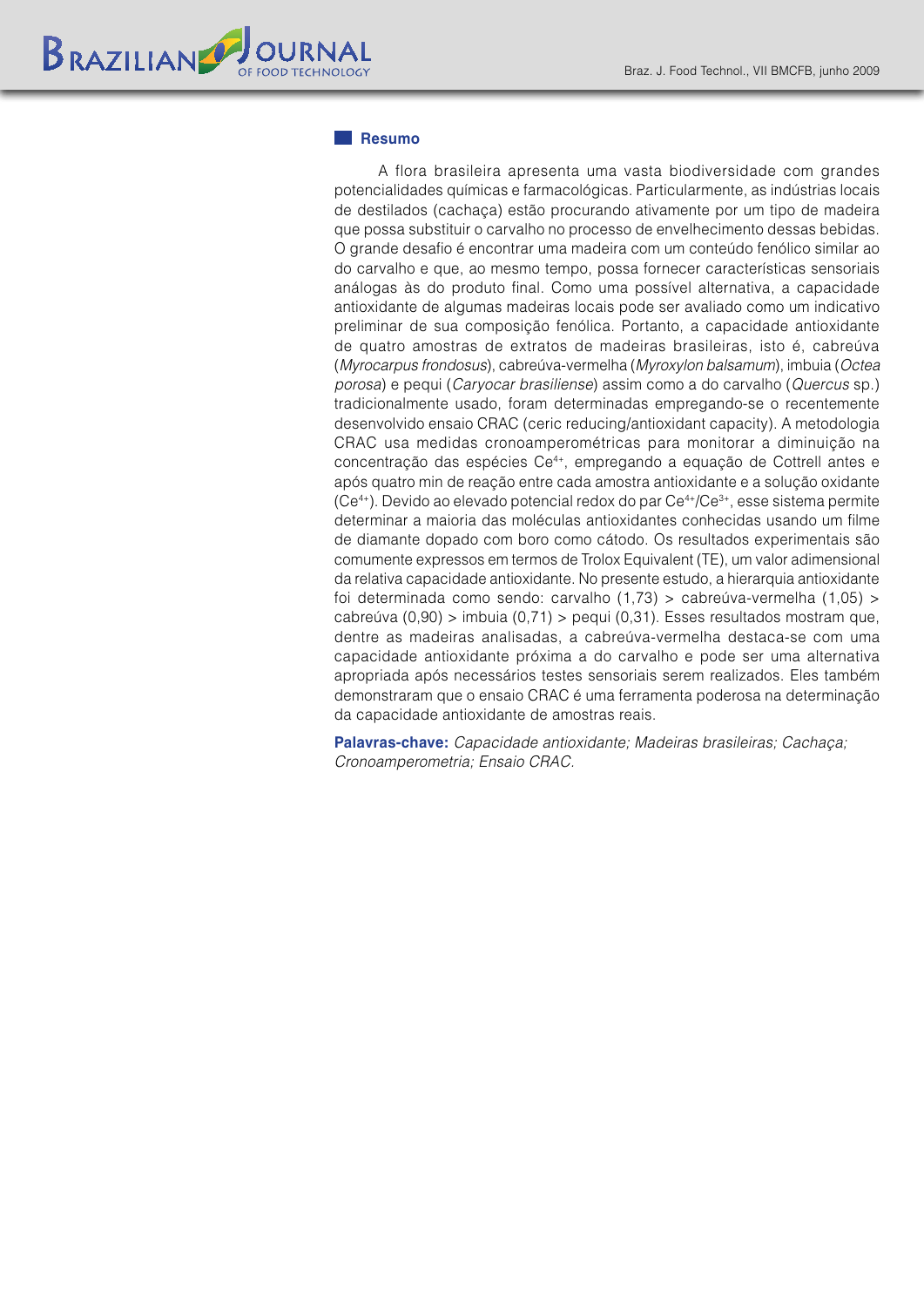# **1** 1 Introduction

Sugar-cane spirit, locally known as *cachaça*, is the most typical Brazilian alcoholic beverage. It is produced from the fermentation of sugar cane (*Saccharum officinarum*) followed by aging during at least one year (in agreement with the Brazilian legislation) in wood casks. Its production is around 1.3 billion L per year of which less than 1% is destined for exportation (BOSCOLO et al., 1995; FARIA et al., 2003).

Due to the well-known and valuable characteristics such as its high antioxidant capacity, oak casks have been extensively and preferentially employed for the aging process (MOSEDALE and PUECH, 1998). In Brazil, however, since no sufficient oak is available, an alternative is to use native woods. As there is a growing interest among Brazilian distillers in improving the quality of *cachaça*, efforts have been directed towards increasing the knowledge of its chemical composition (NASCIMENTO et al., 1997, 1998; BETTIN et al., 2002; CARDOSO et al., 2004; SOUZA et al., 2007). A detailed knowledge of the chemical composition of *cachaça* should provide the necessary background for technological improvements and new regulations for quality control.

As a consequence, the antioxidant capacity of *cachaça* mainly deriving from the wood employed in the aging process is a parameter that contributes in a significant way to the characterization of that product. Moreover, this parameter indirectly informs on the presence of several phenolics compounds with antioxidant action.

The use of electroanalytical techniques for the determination of the antioxidant capacity of compounds contained in woods is of fundamental importance since the process of maturation and aging of the *cachaça* is characterized by changes in the color of the distillate. This fact severely limits the use of spectrophotometric techniques such as the ferric ion reducing antioxidant power (FRAP), the ABTS (2,2´-azino-bis(3-ethyl-benzthiazoline 6-sulfonic acid) and the DPPH (1,1-diphenyl-2-picrylhydrazyl) assays, among others (MILARDOVIC et al., 2005, 2007) for the determination of antioxidant capacity.

Similarly to the spectrophotometric assays, the use of electroanalytical techniques also involves a single electron transfer between a given oxidant and the antioxidant present in the sample, as follows: oxidant (ox) + e− (from antioxidant)  $\rightarrow$  reduced ox + oxidized antioxidant

Thus, a decrease of the initial oxidant concentration reflects the antioxidant's reducing capacity. At the present time, several different oxidants have been used for the determination of antioxidant capacities.

However, Ce<sup>4+</sup> is the most powerful oxidant agent in acid medium  $(H<sub>2</sub>SO<sub>4</sub> 0.5 mol.L<sup>-1</sup>)$  because have a redox couple Ce4+/Ce3+ at high potentials (1.29 V *versus* Ag/AgCl, KCl 3.0 mol.L−1), superior to the potential

observed for the main antioxidant assays (ABTS – 0.90 V and FRAP – 0.92 V).

This high potential allows a proper reactivity with the majority of the antioxidants currently under investigation and also guarantees that any oxidation product of the antioxidants compounds could be reduced together with the Ce<sup>4+</sup> (FERREIRA and AVACA, 2008a). The Ce<sup>4+</sup> was used as oxidant by Ozyurt et al. (2007) in a spectrophotometric assay denominated CeRAC (ceric ion reducing antioxidant capacity). At the same time, Ferreira and Avaca (2008a, b) developed a chronoamperometric assay denominated CRAC (ceric reducing/antioxidant capacity) which was successfully applied for the determination of the antioxidant capacity of several substances in ethanol standard solutions and for industrialized fruit juices samples.

Therefore, this study describes the use of a new simple electron transfer methodology (the CRAC assay) for the determination of the antioxidant capacity of four Brazilian woods extracts (cabreúva, cabreúva-vermelha, imbuia and pequi) and oak extracts, used as standard. It was observed that the antioxidant capacity of cabreúvavermelha was higher than the other Brazilian wood extracts and near to the detected in an oak extracts, thus suggesting a potential application of this Brazilian wood in the aging of *cachaça*.

# **2 Material and methods**

#### **2.1 Chemicals and solutions**

Chemicals of high purity, without any pre-treatment, were used in the experiments. Trolox (6-hydroxy-2,5,7,8 tetramethylchroman-2-carboxylic acid), a water-soluble analogue of vitamin E, was from Aldrich Chemical Co. and cerium (IV) sulfate tetrahydrate (Ce(SO<sub>4</sub>)<sub>2</sub>.4H<sub>2</sub>O) from E. Merck.

An ethanolic stock solution of Trolox was freshly prepared before the measurements in the concentration of  $4.25 \times 10^{-3}$  mol.L<sup>-1</sup>. Sulfuric acid 97.99% (H2SO4) from Mallinckrodt was used as supporting electrolyte at a concentration of 0.5 mol L−1 while a  $1.01 \times 10^{-3}$  mol.L<sup>-1</sup> stock solution of Ce(SO<sub>4</sub>)<sub>2</sub>.4H<sub>2</sub>O in 0.5 mol.L<sup>-1</sup> H<sub>2</sub>SO<sub>4</sub> (CRAC reagent) was used as oxidant. All solutions were prepared using double deionized water (18.2 M $\Omega$  – cm 25 °C) from Millipore – MilliQ system (USA).

Four certified Brazilian wood species, namely, cabreúva (*Myrocarpus frondosus*), cabreúva-vermelha (*Myroxylon balsamum*), imbuia (*Octea porosa*) and pequi (*Caryocar brasiliense*), were provided by the *Instituto de Pesquisas Tecnológicas* (IPT-USP, São Paulo, Brazil) and by the *Laboratório de Estruturas de Madeira* at the *Universidade de São Paulo* (EESC-USP, São Carlos, Brazil). An oak sample (*Quercus* sp.) that was used for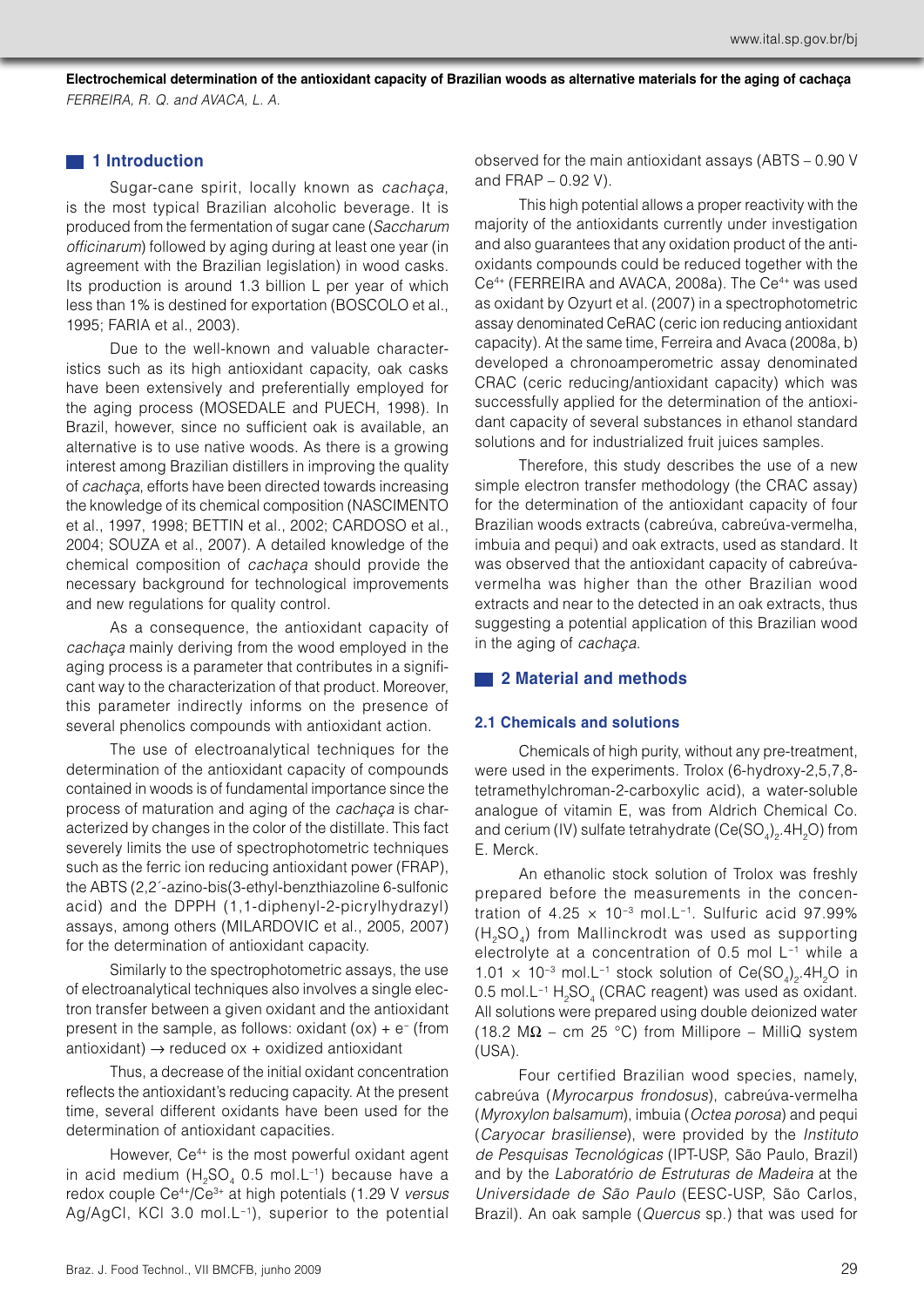comparison was provided by the Department of Bioscience at Strathclyde University (Glasgow, Scotland).

A non-aged sugar-cane spirit without sugar addition certified and provided by *Indústrias Müller de Bebidas Ltda.* (Pirassununga-SP, Brazil) was used as solvent for the extraction procedure (ethanol extracts  $~10\%$  v/v). Dry wood sawdust (air-dried) was extracted in non-aged sugar-cane spirit, in a ratio of 0.010 g of wood sawdust per mL, by shaking for 26 days at ambient temperature (25  $\pm$  3 °C). Samples were protected against light throughout the process (CARDOSO et al., 2008).

#### **2.2 Apparatus and instrumentation**

Electrochemical experiments were carried out in one-compartment Pyrex® glass cell (30 mL) provided with three electrodes and degassing facilities for bubbling  $N<sub>2</sub>$ . The reference system was the Ag/AgCl (3.0 mol.L−1 KCl) electrode and the counter one was a 2 cm2 Pt foil. The working electrode was a boron-doped diamond (BDD) single-faced plate with an exposed area of 0.36 cm<sup>2</sup> and final boron content of the order of 8000 ppm. The BDD films were produced by Adamant Technologies S.A., La Chaux-de-Fonds, Switzerland, on silicon wafers using the hot-filament chemical vapor deposition (HF/CVD) technique. Prior to the experiments, the BDD electrode received a pre-treatment at +3.0 and −3.0 V during 15 and 45 s, respectively, in a H<sub>2</sub>SO<sub>4</sub> (0.5 mol.L<sup>-1</sup>) solution to ensure reliable and reproducible results (SUFFREDINI et al., 2004).

#### **2.3. Methodology**

Preliminary assays using cyclic voltammetry was carried out to characterize the systems under investigation. Thus, for each wood extract, 50 µL of sample were added to 10 mL of supporting electrolyte (H<sub>2</sub>SO<sub>4</sub> 0.5 mol.L<sup>-1</sup>) and then cycled in the range between −0.7 V and 1.8 V (100 mV.s−1 scan rate) after 10 min of deoxygenation with  $N_{2}$ .

As described by Ferreira and Avaca (2008a), the CRAC assay consists in the monitoring of the decrease in the initial concentration of Ce<sup>4+</sup> species after four minutes of reaction with the added antioxidant by means of chronoamperometric measurements. The results were correlated with the antioxidant/reductant capacity through of the Cottrell Equation 1 (BARD and FAULKNER, 2001):

$$
I_{t} = \frac{nFAC_{0}^{0}D_{0}^{\frac{1}{2}}}{\pi^{\frac{1}{2}}t^{\frac{1}{2}}} = bt^{-\frac{1}{2}} \tag{1}
$$

where:  $I_{t}$  is the instantaneous current at time t, n is the number of electrons involved in the process, F is the Faraday's constant, A is the electrode area, C $^{\circ}_{\rm o}$  is the bulk concentration of the electroactive species (normally an oxidized entity) and  $D_0$  its diffusion coefficient.

Chronoamperometric results are commonly analyzed by means of the linear relationship existing between I and t−1/2 (Cottrell lines) which, in turn, have a slope (b) directly proportional to the remaining bulk concentration of the Ce4+ species for a given antioxidant sample. Keeping all other parameters constant, the slope variation for experiments with different antioxidants will reveal the variations in the remaining Ce<sup>4+</sup> concentration and consequently the relative antioxidant capacity. Meanwhile, for the later purpose it is necessary to know the mathematical dependence of the Cottrell slope (b) with the remaining Ce<sup>4+</sup> concentration. Thus, chronoamperometric measurements under the same experimental conditions were initially carried out in solutions containing up to 1  $\times$  10<sup>-3</sup> mol.L<sup>-1</sup> Ce<sup>4+</sup> in H<sub>2</sub>SO<sub>4</sub> 0.5 mol.L<sup>-1</sup>.

For a more precise comparison between different samples, the variation of the Cottrell slope (b) after the addition of different amounts of a given sample can be plotted against the volume of the sample, resulting in a new linear curve. A regression equation of this new curve can be used in conjunction with the one described above for the determination of the concentration of Ce<sup>4+</sup> remaining in solution or the  $Ce^{3+}$  produced by the reaction, thus reflecting more accurately the reduction capacity of the antioxidant. These capacities can be eventually expressed as Trolox Equivalent (TE) after measurements carried out with such substance using the same procedures.

Chronoamperometric assays were carry out using 10 mL of CRAC reagent which were initially deoxygenated with  $N<sub>2</sub>$  for six minutes. Later, 50  $\mu$ L of wood extract was added to the mixture keeping the  $N<sub>2</sub>$  stirring for additional four minutes (reaction time). At this point, the measured open circuit potential for the system ( $E_{OCP} \sim 1.29$  V) was applied to the electrode for two seconds and then stepped to the reduction potential ( $E_{\text{gen}} = 0.8 \text{ V}$ ) where the variation of the current with time was recorded during 10 s. The same procedure was carried out with a  $50 \times 10^{-6}$  mol.L<sup>-1</sup> Trolox solution used as standard in the determination of the Trolox equivalent (TE). All measurements were performed using a model PGSTAT30 potentiostat/galvanostat from AUTOLAB connected to a personal computer for data collection and analysis. The results were obtained in triplicate and analyzed by variance analysis ( $p \le 0.05$ ). All data were processed by using the program Microcal Origin® 7.5.

# **3 Results and discussion**

The preliminary characterization of the systems was carried out by cyclic voltammetry on the BDD electrode in  $a\,H_2SO_4$  0.5 mol.L<sup>-1</sup> aqueous solution. All the experimental results are shown in Figure 1 where curve 1 is the response of the pure oxidant (1  $\times$  10<sup>-3</sup> mol.L<sup>-1</sup> Ce<sup>4+</sup> in H<sub>2</sub>SO<sub>4</sub>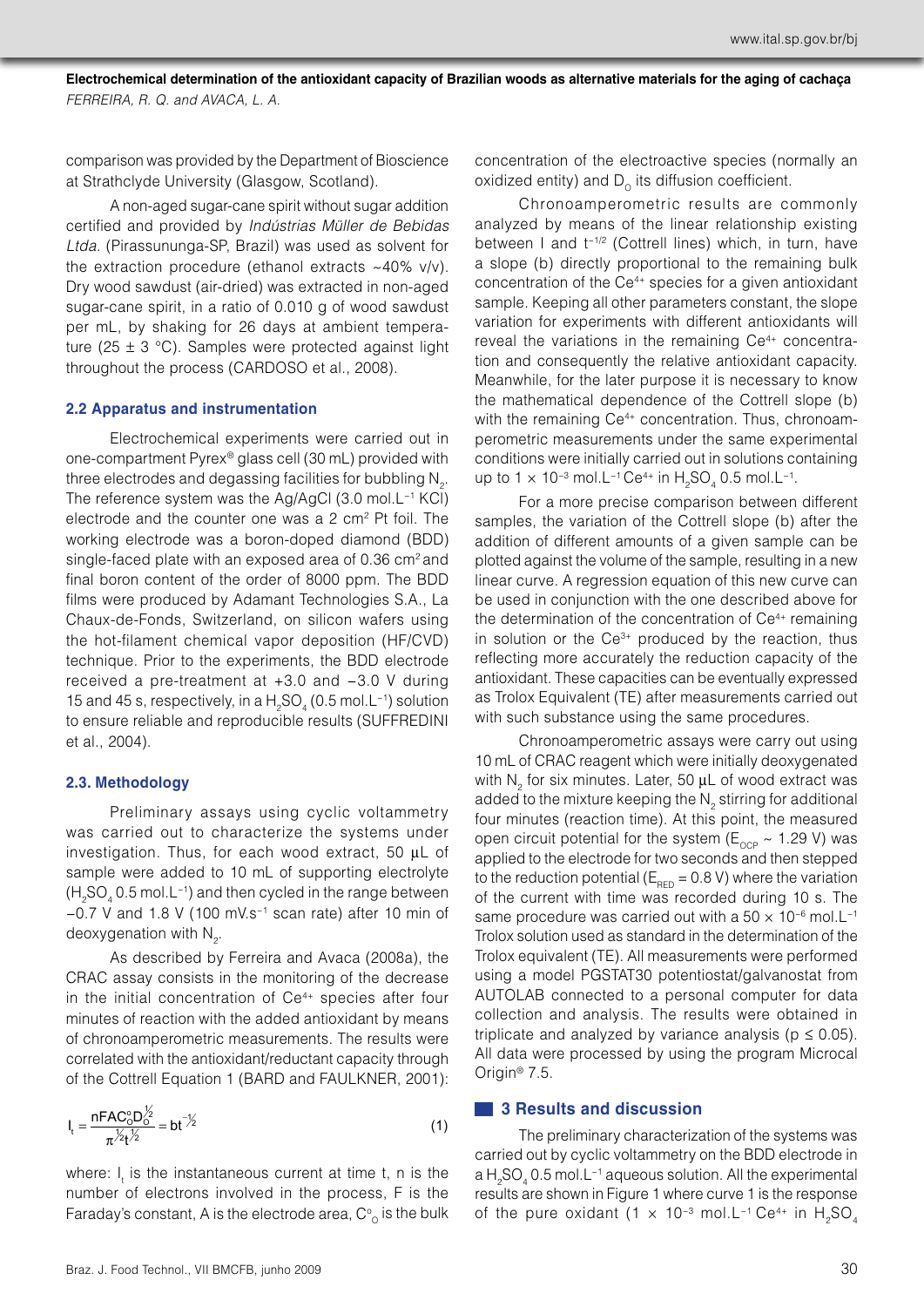

**Figure 1.** Cyclic voltammograms recorded at 100 mV.s−1 on BDD for 1) the oxidant (1 × 10<sup>-3</sup> mol.L<sup>-1</sup> Ce<sup>4+</sup> in H<sub>2</sub>SO<sub>4</sub> 0.5 mol.L<sup>-1</sup>) and for 50 μL of wood extracts: 2) pequi, 3) imbuia, 4) cabreúva, 5) cabreúva-vermelha and 6) oak.

0.5 mol.L−1) displaying both the reversibility of the system as well as the potential region ( $E_{\text{BED}}$  = 0.8 V) used for the chronoamperometric determination of the remaining Ce<sup>4+</sup> ions after reaction with the different antioxidant samples. Figure 1 also shows the irreversible voltammetric response for the five samples of wood extracts under investigation, namely, pequi, imbuia, cabreúva, cabreúva-vermelha and oak (curves 2 – 6, respectively). Note from this figure that the reduction process of the oxidant taking place at 0.8 V, after the reaction between the oxidant and each extract sample, will not be affected by the oxidation products from the extract samples.

The mathematical dependence of the Cottrell slope (b) with the  $Ce<sup>4+</sup>$  concentration is shown in Figure 2. This figure display the actual Cottrell lines obtained from the current decays recorded for Ce<sup>4+</sup> solutions at different concentrations while the inset of Figure 2 exhibit the values of the slopes plotted against Ce<sup>4+</sup> concentration.

The mathematical expression obtained by regression analysis for the values of the slopes acquired from the inset of Figure 2 for b in  $\mu A.s^{1/2}$  and  $[Ce^{4+}]$  in molarity (mol.L−1) is (Equation 2):

$$
b_{exp} = (0.19 \pm 0.10) \mu A. s^{1/2} + (3.46 \times 10^4 \pm 1.11 \times 10^2)
$$
  
\n
$$
\mu A. s^{1/2} / \text{mol.L}^{-1} \times \left[ \text{Ce}^{4+} \right] \text{mol.L}^{-1}
$$
 (2)

where b<sub>exp</sub> is the experimental value of Cottrell slope and [Ce4+] is the concentrations of Ce4+ species in solution.

The relative CRAC value for each antioxidant sample corresponds to the concentration of Ce<sup>3+</sup> formed after a fixed reaction time between pre-established amounts of the oxidant (Ce<sup>4+</sup>) and the antioxidants present in the samples followed by comparison with a standard material (e.g. Trolox). This can be achieved using the



**Figure 2.** Data plotted as I *versus* t−1/2 (Cottrell lines) recorded for the supporting electrolyte (H<sub>2</sub>SO<sub>4</sub> 0.5 M) and for Ce<sup>4+</sup> solutions at different concentrations. Inset: values of the slopes (b) for the Cottrell lines plotted against Ce<sup>4+</sup> concentration.

experimental value of the Cottrell slope for a given antioxidant sample ( $b_{A0}$ ) together with Equation 2 and the initial value of the oxidant  $(Ce<sup>4+</sup>)$  concentration, namely, 1 × 10−3 mol.L−1. All this information can be collected in the Equation 3 shown below:

$$
\text{CRAC value} \left( \left[ \text{Ce}^{3+} \right] / \text{mol} \cdot \text{L}^{-1} \right) = 1 \times 10^{-3} - \frac{b_{\text{AO}} - 0.19}{3.46 \times 10^{4}} \tag{3}
$$

The Trolox equivalent (TE) is obtained from a simple relationship between the CRAC value determined for a given antioxidant sample and that measured for Trolox under the same experimental conditions (Equation 4):

$$
TE = \frac{CRAC Value_{AO}}{CRAC Value_{Trolox}}
$$
 (4)

The CRAC value for each sample was calculated from the Cottrell slope  $(b_{A0})$  obtained from the experiments, where the pure solution of Ce<sup>4+</sup> reacted for 4 min with an aliquot of 50  $\mu$ L of the wood extracts. The set of Cottrell lines obtained experimentally are shown in Figure 3 together with that corresponding to the  $Ce<sup>4+</sup>$  alone.

The CRAC value for each extract as well as the corresponding Trolox equivalent (TE) were calculated using the slope values measured from Figure 3 with Equations 3 and 4 and are listed in Table 1. For the pure solution of Ce<sup>4+</sup>, the slope calculated was  $b_{C_1(1)} =$  $34.78 \pm 0.03 \text{ uA.s}^{1/2}$ .

The TE values presented in Table 1 can be used to make a comparison among the samples. From these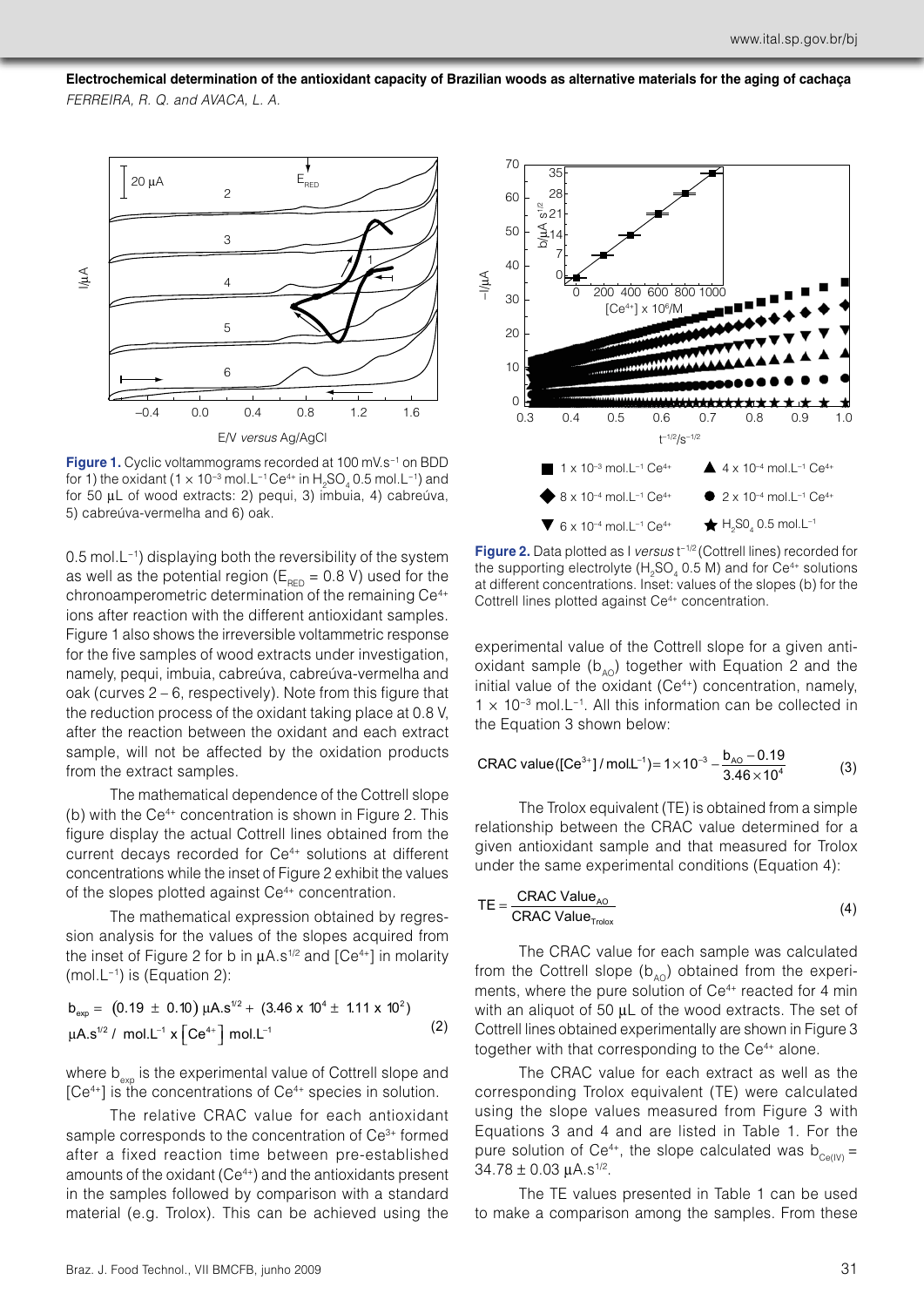

**Figure 3.** Dependence of I with t−1/2 (Cottrell lines) before and after the addition of the different antioxidant extract samples.

**Table 1.** Cottrell slopes, CRAC values and TE values for the addition of 50 µL of wood extracts and 50 × 10−6 mol.L−1 of the standard antioxidant (Trolox).

| <b>Sample</b>         | $\mathbf{b}_{\mathbf{A}\Omega}$ (µA.s <sup>1/2</sup> ) | <b>CRAC</b> value x                                        | TЕ              |
|-----------------------|--------------------------------------------------------|------------------------------------------------------------|-----------------|
|                       |                                                        | 10 <sup>6</sup> ([Ce <sup>3+</sup> ]/mol.L <sup>-1</sup> ) |                 |
| Trolox                | $31.36 \pm 0.26$                                       | $99.23 \pm 7.61$                                           | $1.00 \pm 0.08$ |
| Pequi                 | $33.72 \pm 0.06$                                       | $30.82 \pm 1.59$                                           | $0.31 \pm 0.02$ |
| Imbuja                | $32.35 \pm 0.12$                                       | $70.61 \pm 3.45$                                           | $0.71 \pm 0.04$ |
| Cabreúva              | $31.69 \pm 0.19$                                       | $89.69 \pm 5.55$                                           | $0.90 \pm 0.05$ |
| Cabreúva-<br>vermelha | $31.19 \pm 0.02$                                       | $104.14 \pm 0.44$                                          | $1.05 \pm 0.01$ |
| Oak                   | $28.83 \pm 0.18$                                       | $172.25 \pm 5.07$                                          | $1.73 \pm 0.05$ |

results it is possible to observe that, from all the Brazilian wood tested, cabreúva-vermelha presents the higher antioxidant capacity which was somewhat closer to that of the oak extract. This effect is mainly due to the high phenolic content present in this species (OLIVEIRA et al., 1978). In contrast, the pequi extract presents an antioxidant capacity almost six times lower than the obtained for the oak extract. At the end of the assays the following classification was obtained for the antioxidant capacity of the wood extract samples analyzed: oak > cabreúvavermelha > cabreúva > imbuia > pequi.

# **4 Conclusions**

The chronoamperometric assays have shown that among the Brazilian wood analyzed, the cabreúvavermelha specie stands out with an antioxidant capacity closer to the oak. This suggests that, for Brazil, this wood could be a good substitute for the already spread oak barrels at least in relation to its phenolic content, as revealed by its antioxidant capacity.

On the other hand, previous studies (FERREIRA and AVACA, 2008b) and the results of this investigation have proved that the CRAC assay is a powerful tool for the determination of the antioxidant capacity of real samples, mainly due to the fact that the chronoamperometric assays do not suffer interference by turbidity and/ or the color of the samples. In addition, the CRAC assay is a simple, fast, and cheap method for the determination of antioxidant capacity.

#### **Acknowledgements**

The authors wish to thank CAPES and CNPq from Brazil, for scholarships and financial support to this work and to Prof. Douglas W. Franco for the wood extract samples.

#### **References**

BARD, A. J.; FAULKNER, L. R. **Electrochemical methods**: fundamentals and applications. 2 ed. New York: John Wiley & Sons, 2001. 850 p.

BETTIN, S. M.; ISIQUE, D. I.; FRANCO, D. W.; ANDERSEN, M. L.; KNUDSEN, S.; SKIBSTED, L. H. Phenols and metals in sugar-cane spirits: quantitative analysis and effect on radical formation and radical scavenging. **European Food Research and Technology,** Berlin, v. 215, n. 2, p. 169-175, 2002.

BOSCOLO, M.; LIMA NETO, B. S.; FRANCO, D. W. O envelhecimento de aguardente de cana-de-açúcar em tonéis de madeira. **Engarrafador Moderno,** São Caetano do Sul, v. 41, n. 1, p. 30-33, 1995.

CARDOSO, D. R.; FREDERIKSEN, A. M.; FRANCO, D. W.; SKIBSTED, L. H. Flavonoids and Plant-Derived Products as Antioxidants. **Free Radical Biology and Medicine,** Oxford, v. 36, n. S1, p. 127-134, 2004.

CARDOSO, D. R.; FREDERIKSEN, A. M.; DA SILVA, A. A.; FRANCO, D. W.; SKIBSTED, L. H. Sugarcane spirit extracts of oak and Brazilian woods: antioxidant capacity and activity. **European Food Research andTechnology,** Berlin, v. 227, n. 4, p. 1109-1116, 2008.

FARIA, J. B.; CARDELLO, H. M. A. B.; BOSCOLO, M.; ISIQUE, W. D.; ODELLO, L.; FRANCO, D. W. Evaluation of Brazilian woods as an alternative to oak for cachaça aging. **European Food Research and Technology**, Berlin, v. 218, n. 1, p. 83-87, 2003.

FERREIRA, R. Q.; AVACA, L. A. Electrochemical Determination of the Antioxidant Capacity: The Ceric Reducing/Antioxidant Capacity (CRAC) Assay. **Electroanalysis,** Weinheim, v. 20, n. 12, p. 1323-1329, 2008a.

FERREIRA, R. Q.; AVACA, L. A. Determinação eletroquímica da capacidade antioxidante de sucos de frutas industrializados usando o CRAC assay. **Química Nova,** São Paulo, v. 31, n. 8, p. 2169-2173, 2008b.